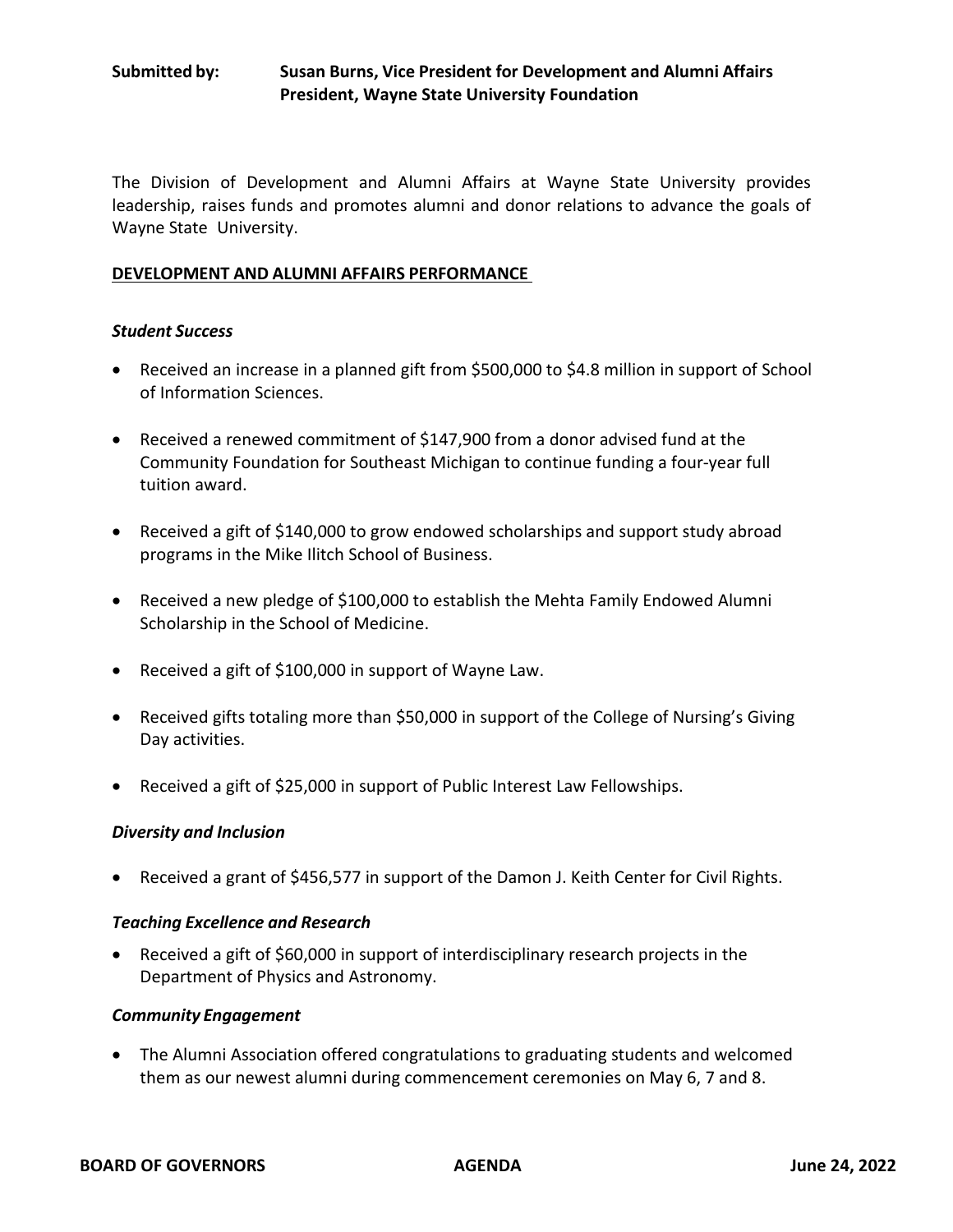# **Submitted by: Susan Burns, Vice President for Development and Alumni Affairs President, Wayne State University Foundation**

- President M. Roy Wilson and the Wayne State University Alumni Association held the Commencement Redux ceremony for students who graduated during the height of the pandemic but were unable to attend an in-person commencement ceremony to celebrate and honor their graduation from Wayne State University. More than 450 graduates attended.
- The WSU Alumni Association hosted a reception for alumni and friends in Chicago on May 18.
- Alumni volunteers who offer their time and leadership by serving on boards, as advisors and mentors were welcomed to the Tierney House for an appreciation program on May 25. Volunteers shared their personal stories of working with students in university programs such as Warrior VIP and college specific initiatives.
- Presidential Alumni receptions were held in San Francisco on June 15 and in Los Angeles on June 17. The president provided university updates to the alumni, donors and friends in attendance.

UPCOMING DEVELOPMENT AND ALUMNI EVENTS (Subject to Change)

| September 22: | Irvin D. Reid Honors College Alumni Reception |  |  |
|---------------|-----------------------------------------------|--|--|
|               |                                               |  |  |

- September 22: New York City Alumni Gathering
- September 29: Golden Jubilee
- October 15-22: Alumni Week of Service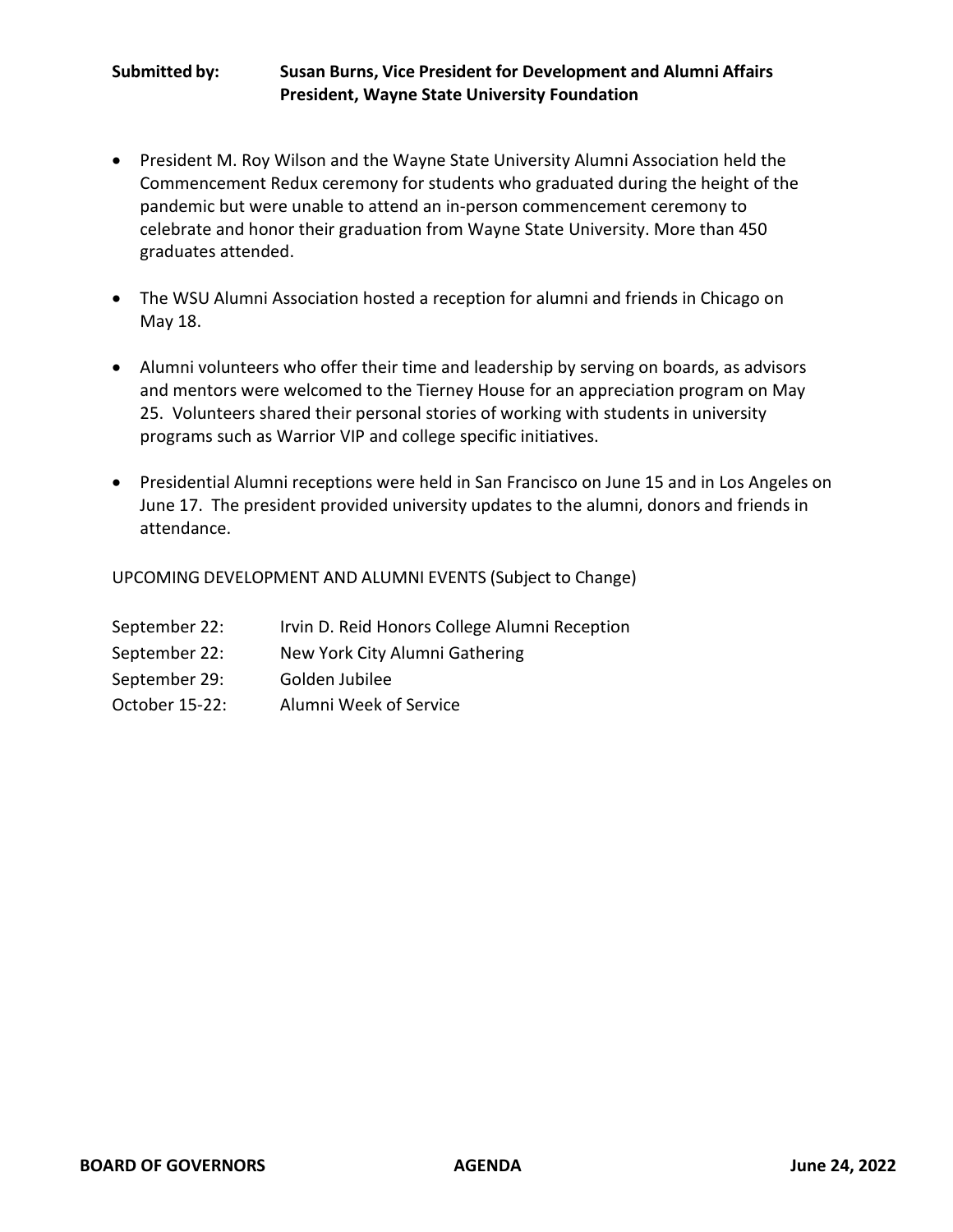# **Submitted by: Susan Burns, Vice President for Development and Alumni Affairs President, Wayne State University Foundation**

### **FUNDRAISING PERFORMANCE**

Fiscal year totals as of April 30, 2022 (does not include philanthropy from FMRE)

|                                    | <b>Current FYTD</b> | <b>Prior FYTD</b> |              |
|------------------------------------|---------------------|-------------------|--------------|
|                                    | <b>FY End Goal</b>  | Total             | <b>Total</b> |
| New Gifts and Pledges <sup>1</sup> | \$66,000,000        | \$42,021,414      | \$30,690,912 |
| Cash Gifts <sup>2</sup>            |                     | \$43,290,450      | \$28,387,996 |
| In-Kind Gifts <sup>2</sup>         | \$50,000,000        | \$2,522,046       | \$560,503    |

**<sup>1</sup>**New gifts and pledges include new cash gifts, pledge commitments, realized estate gifts and gifts-in-kind. Pledge payments are **not** included.

**<sup>2</sup>**Cash/in-kind gifts include only new cash gifts and gifts-in-kind. Pledge payments are included.